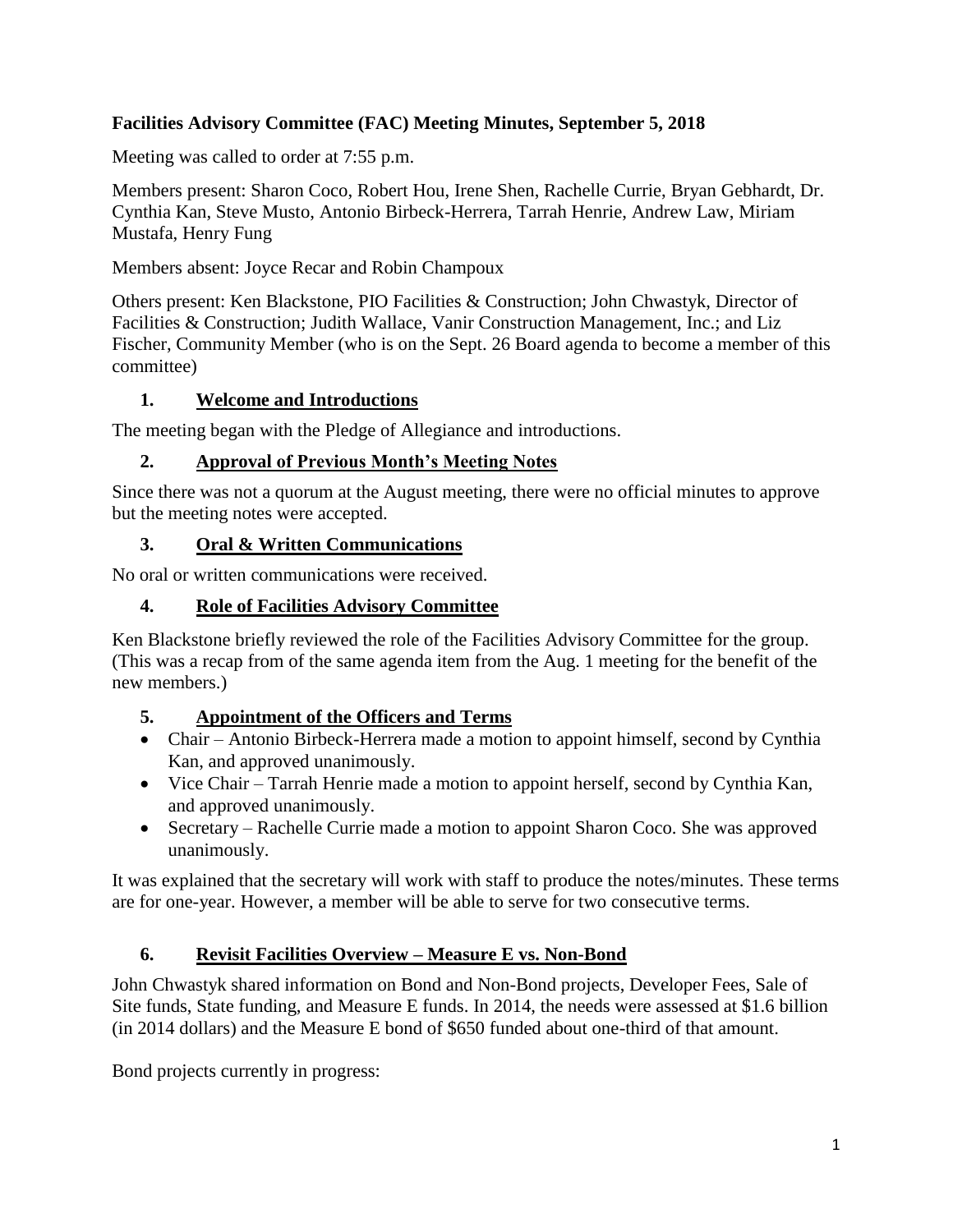- o Elementary schools: Three modernization projects at Oliveira, Mission Valley and Grimmer; the construction cost of each is approximately \$2 million, plus-or-minus.
- o High school projects: The approximate construction cost for the individual bond projects at each school is approximately \$10 million.
- o Middle schools: There is a strong focus due to the district's conversion from junior high schools to middle schools. There has been an approximate 50-percent increase in enrollment creating a dire need for additional capacity. So these are the largest projects with costs for each about \$60 million, plus-or-minus, depending on escalation costs. This is the Board's highest priority.
- o Project cost are different from construction costs. Project cost is the all-in number, construction costs are roughly 2/3 of the project costs. For example, of the \$650 million from Measure E, about \$420 million is actual construction cost (in 2014 dollars).
- o Of all the bond projects, about one-third is construction costs, another third is project costs, and another third is soft costs, which includes escalation as well as costs for architect, hazmat, inspections, etc.
- o Measure E spans 10 years, with an annual escalation of five to six percent. The Implementation Plan determines when the projects get built.

Funding sources for projects:

- Sale-of-Site funds are discretionary and allocated by the Board of Education
- Developer Fees can only be used for growth projects (not bond projects per se)
- State funding (for example, we received \$3.5 million for one nonbond project)
- Measure E

Non-Bond projects:

- 1. "Horse property" 33 acres earmarked by the Board for a middle school. No funding source identified. Will likely help to relieve increased enrollment at Centerville and/or Thornton.
- 2. Williamson site a joint-use with the City of Fremont, shared cost with City, in the planning phase, by November they will need an architect. Student capacity of 750 is planned. Deadline to build school is June of 2023 (with occupancy in the fall).
- 3. Lila Bringhurst Elementary School Large, two-story building with capacity of 1,100 students. Opening fall 2019.
- 4. Patterson Ranch in negotiations for donated parcel, no definitive timeframe, probably a future elementary school due to student growth and existing elementary schools at capacity in that area.
- 5. Marshall site will house the Spanish language immersion program.
- 6. Robertson site the Board has decided not to move forward with possibly moving this program to the Fremont Adult School due to lack of funding.
- 7. Rix property will be used to expand the Glankler program, an architect is working with educators on the program design. Environmental studies have been completed. We are at the next step, acquiring a PEA – Preliminary Environmental Assessment, which includes soil testing, etc. Project cost is a little over \$2 million.

John concluded by saying one of main reasons for the FAC is to give advice on all projects, not just the bond, and how to they interrelate.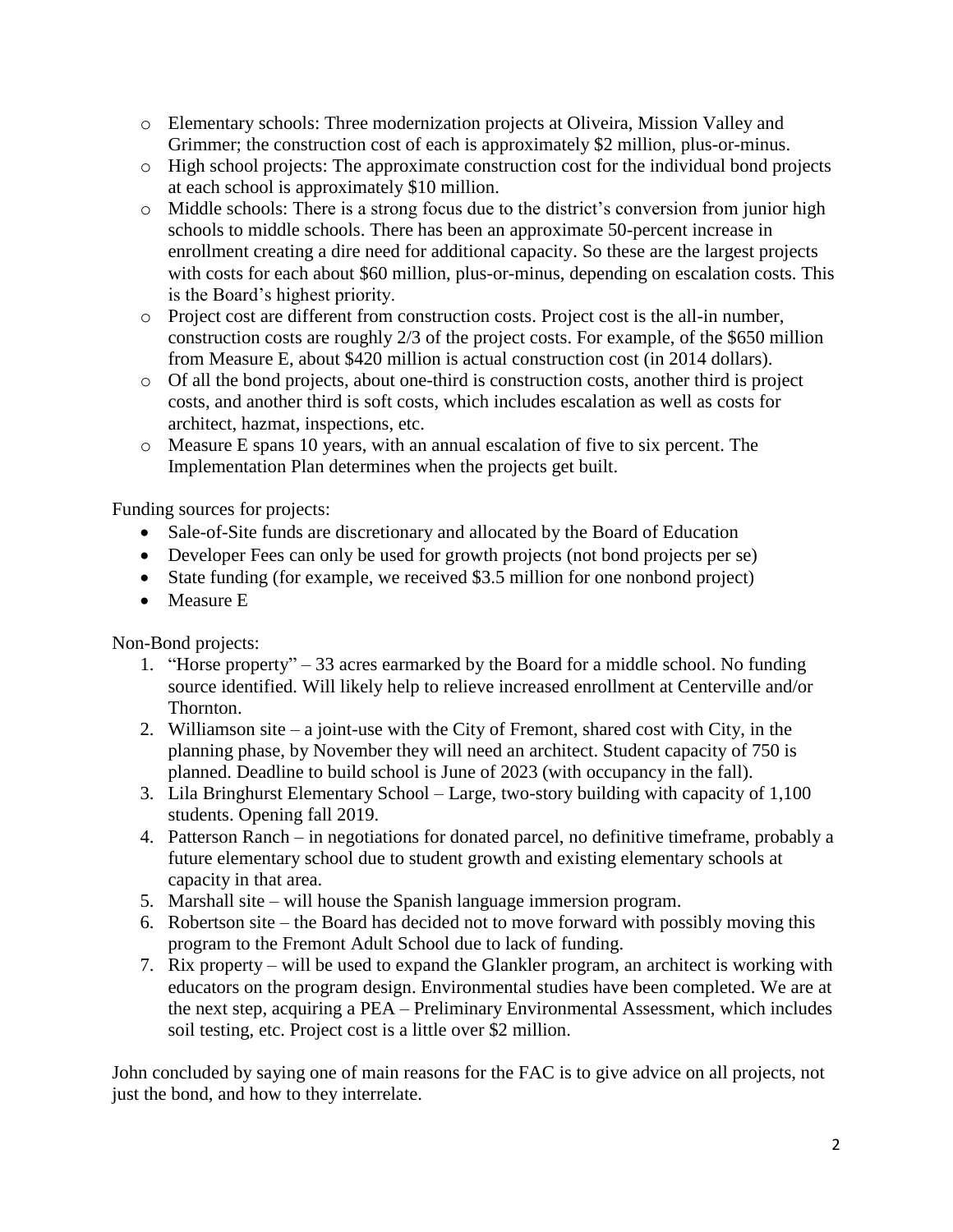# **7. Form 700 Requirement**

Ken Blackstone explained the Form 700 requirement to disclose any financial interests in Fremont Unified business and that committee members needed to complete and return the form within 30 days. Information on accessing Form 700 was provided. The link will be sent to all members. *(This item was emailed to all FAC members on Sept. 6.)* Mr. Blackstone requested that members complete the form, print, sign and bring the document to the October meeting.

**Bryan Gebhardt made a motion to amend the ending time of the meeting to 9:15 p.m.** Tarrah Henrie seconded the motion, which carried unanimously.

# **8. District Global Facilities Issues and Decisions**

John Chwastyk shared that the value of the committee is to assist the Board and provide direction for challenging issues such as addressing growth, not just the overall volume, but at which sites it's occurring so we can plan accordingly at these individual sites.

Another challenge is determining the appropriate size (enrollment) of a typical elementary, middle and high school. There are differing opinions. We work with demographers who project demographics out seven years, which is as far as you can realistically forecast. There are lots of data that is used, construction permits pulled, housing and growth, etc. The opening of Lila Bringhurst Elementary School gives us needed capacity at that level but how will we accommodate these students when they get to middle and high schools? What projects do we build first? What are the best options for the scopes of these projects? How large should new schools be? What should we do with the horse property when, right now, there is no money?

The intent of this committee is not to review building colors, materials and hardware, but to help with the bigger picture from a global perspective by advising the Board on these types of questions.

The committee will also help with ideas on prioritizing projects that may be the focus of a potential future bond, such as:

- Focus on high schools (\$50-\$120 million per site)
- Fund middle school on the horse property
- Conversion of Robertson site
- Options for locations and use of solar energy

In response to questions, Mr. Chwastyk said there were no recommendations from staff on the amount of a future bond. This will be developed over the next year. The Board has asked staff to come up with costs for studies and other items necessary to determine the feasibility of a future bond. Regarding the [solar energy presentation going to the Board on Sept. 12,](https://www.boarddocs.com/ca/fremont/Board.nsf/files/B4C64Z040598/$file/180912%20FUSD%20NAM%20Solar%20Presentation.pdf) it will be available to review online as part of the Board meeting agenda that will be published on Friday, Sept. 7.

# **9. Thoughts on Future Meeting Topics:**

It was moved and seconded to extend the meeting until 9:23. (Approved unanimously.)